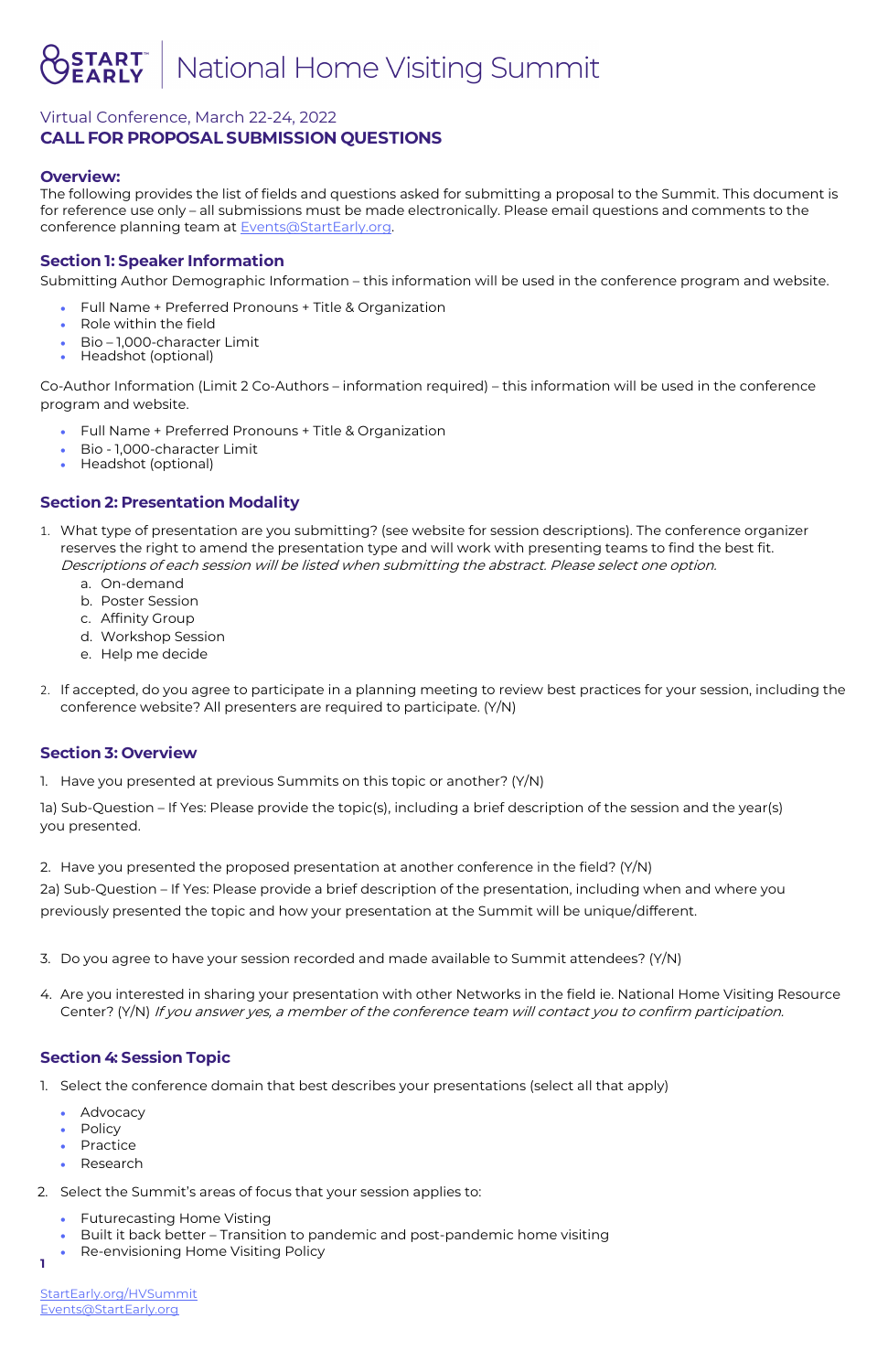# National Home Visiting Summit

# Virtual Conference, March 22-24, 2022 **CALL FOR PROPOSAL SUBMISSION QUESTIONS**

#### **2**

StartEarly.org/HVSummit [Events@StartEarly.org](mailto:Mailto@EventsStartEarly.org)

- Workforce Development
- Health Equity and Birth Justice

2a) If you selected *Futurecasting Home Visiting* then display the following question:

Q) Under the topic area of Futurecasting Home Visiting, please select the issue your presentation addresses from the list below (please select the one issue that most accurately represents your session).

Q) Under the topic area of Build it back better, please select the issue your presentation addresses from the list below (please select the one issue that most accurately represents your session).

- A. Advocating for successful use of the Family First Prevention Services Act (FFPSA)
- B. Creating opportunities for home visiting with ARPA and expanded infrastructure bill
- C. Implementing universal home visiting
- D. Repositioning childcare as an essential US economic component and its impact on the economic mobility for families served by home visiting
- E. Transforming systems and structures from deficit-based to parent-centered
- F. Using population-level data in addition to program-level data
- G. Other, please specify

2B) If you selected *Build it back better* then display the following question:

Q) Under the topic area of Re-envisioning Home Visiting Policy please select the issue your presentation addresses form the list below (please select the one issue that most accurately represents your session).

- A. Demonstrating the impact of integrating authentic parent voice and leadership
- B. Implementing innovative practices and lessons learned from remote home visiting
- C. Rethinking public-private partnerships
- D. Using data to address racial inequity, advancing equity at the community level
- E. Using economic incentives such as baby bonds
- F. Other, please specify

2C) If you selected *Re-envisioning Home Visiting Policy* then display the following question:

- A. MIECHV reauthorization efforts
- B. Using policy to encourage equity in practice
- C. Using practice and/or research to inform equity in policy
- D. Using community experience to guide state and federal policy
- E. Centering parent leadership and voice
- F. Advocating for disaggregated data collection and analysis
- G. Advocating for community-designed programs within the continuum of home visiting services
- H. Other, please specify

2D) If you selected *Workforce Development* then display the following question:

Q) Under the topic area of Workforce Development, please select the issue your presentation addresses from the list below (please select the one issue that most accurately represents your session).

- A. Addressing salary parity in the home visiting workforce
- B. Addressing the professional well-being of the workforce
- C. Balancing quality with quantity in program design and delivery
- D. Building diversity in the workforce
- E. Creating statewide policies that build workforce equity
- F. Prioritizing the economic benefits of advancing and stabilizing the home visiting workforce
- 

#### G. Other, please specify

2E) If you selected Maternal and Birthing Health Equity and Justice then display the following question:

Q) Under the topic area of Maternal and Birthing Health Equity and Justice, please select the issue your presentation addresses from the list below (please select the one issue that most accurately represents your session).

- A. Addressing needed systems changes at federal and state levels
- B. Advocating for birth justice
- C. Deepening home visiting's role in maternal and child health equity
- D. Demonstrating the impacts of doulas and community health workers
- E. Elevating the role co-parents play in improving maternal health outcomes
- F. Exploring the role of relational health effort
- G. Other, please specify